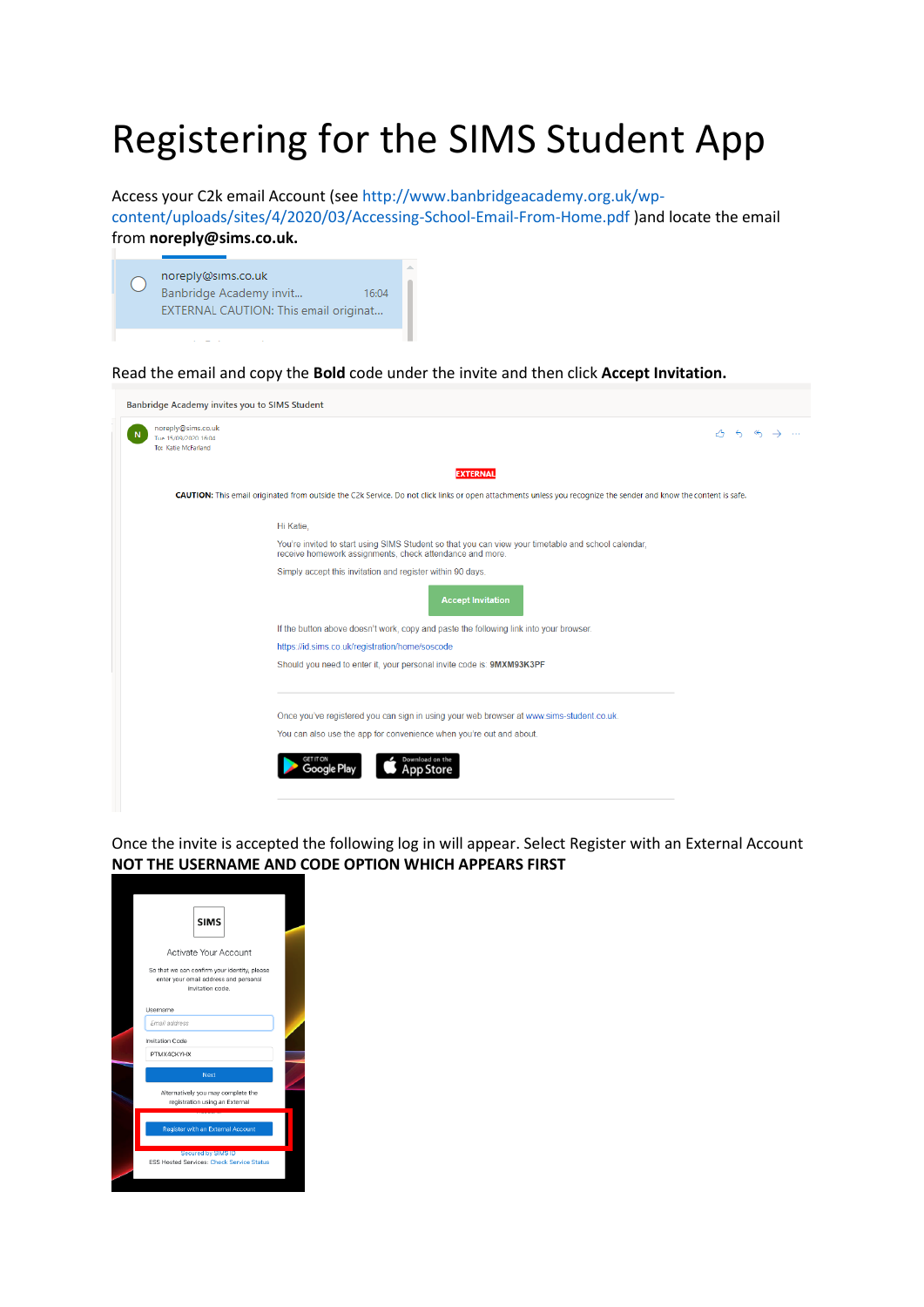If prompted select **Microsoft icon**, always login with **Microsoft** and your **C2k (@c2ken.net) Account**.

| Register your account for SIMS products                                    |  |  |  |  |  |  |  |
|----------------------------------------------------------------------------|--|--|--|--|--|--|--|
| Username                                                                   |  |  |  |  |  |  |  |
| This is usually an email address                                           |  |  |  |  |  |  |  |
| Password                                                                   |  |  |  |  |  |  |  |
| Password                                                                   |  |  |  |  |  |  |  |
| Show Password<br><b>Forgot Password?</b>                                   |  |  |  |  |  |  |  |
| Sign in                                                                    |  |  |  |  |  |  |  |
| OR                                                                         |  |  |  |  |  |  |  |
| ESS <b>SINGS</b><br><b>ESS: Check Service Status</b><br>Secured by SIMS ID |  |  |  |  |  |  |  |

If the code does not automatically fill in, paste it in the **Invitation Code** section as it is still in your paste buffer from the email and then Click **Register**.

| <b>SIMS</b>                                                                                                 |            |            |  |  |  |  |  |
|-------------------------------------------------------------------------------------------------------------|------------|------------|--|--|--|--|--|
| Registration                                                                                                |            |            |  |  |  |  |  |
| You will have received a new service invite code from either Capita SIMS or from your school administrator. |            |            |  |  |  |  |  |
| Please enter the code below and tap or click Register.                                                      |            |            |  |  |  |  |  |
| <b>Name</b>                                                                                                 |            | (not you?) |  |  |  |  |  |
| <b>Signed in with</b>                                                                                       | Microsoft  |            |  |  |  |  |  |
| <b>Invitation Code</b>                                                                                      | 9MXM93K3PF |            |  |  |  |  |  |
|                                                                                                             | Register   |            |  |  |  |  |  |

© 2020 - Capita Education Software Solutions

Enter the answer to the **Security Question(s) and click Verify.**  Note: Please note that the Date of birth format is dd/mm/yyyy i.e. 01/01/2021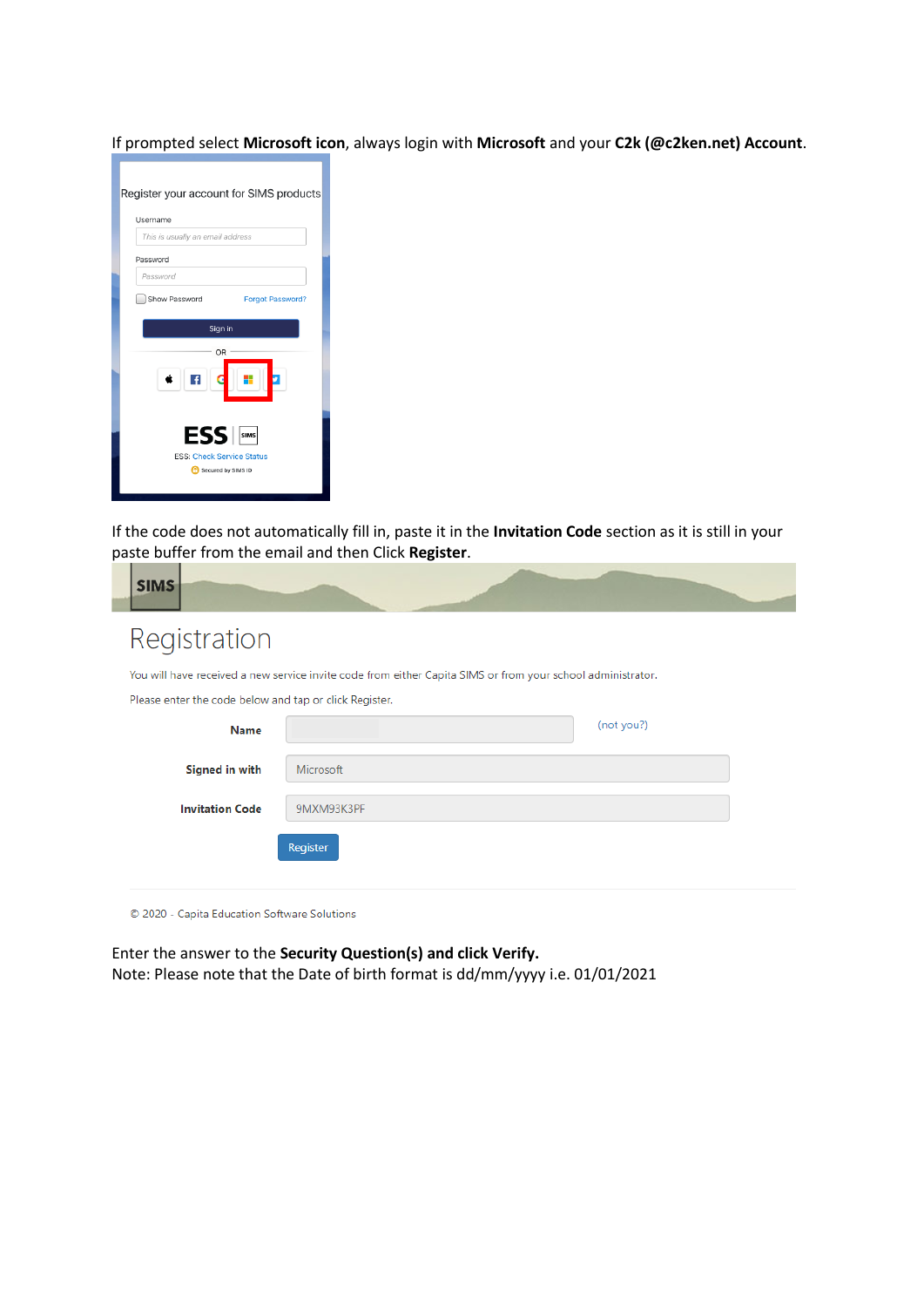| <b>SIMS</b>                                                                                                                           |
|---------------------------------------------------------------------------------------------------------------------------------------|
| Registration - Answer Security Questions                                                                                              |
| You are required to provide a second piece of information to confirm your identity.                                                   |
| What is your date of birth? (dd/mm/yyyy)                                                                                              |
| <b>Verify</b>                                                                                                                         |
| © 2020 - Capita Education Software Solutions<br>Once verify is clicked, Sims will create your account.<br><b>SIMS</b>                 |
| Registration - Account Creation                                                                                                       |
| Your account is being set up and configured. You will be automatically redirected when this process is complete<br>Elapsed 16 seconds |
| @ 2021 - Education Software Solutions Ltd. All rights reserved.                                                                       |

Once your account has been created, the registration process is completed. You can now download and install the SIMS Student App. Always login with Microsoft and your C2k (@c2ken.net) Account.

| <b>8</b> SIMS Student                                      |                              |       |                                                                                                                                                                                                                                                                                                                                        |                       |                 | Banbridge Academy<br><b>Hello Katie McFarland</b>                  |
|------------------------------------------------------------|------------------------------|-------|----------------------------------------------------------------------------------------------------------------------------------------------------------------------------------------------------------------------------------------------------------------------------------------------------------------------------------------|-----------------------|-----------------|--------------------------------------------------------------------|
| <b>Banbridge Academy</b><br>C<br>L 02840 623220            |                              |       |                                                                                                                                                                                                                                                                                                                                        |                       |                 |                                                                    |
| Messages<br>∣ $\Join$                                      |                              | 0 New | $\begin{array}{ c c c }\n\hline\n & 15 & \text{Calendar}\n\end{array}$                                                                                                                                                                                                                                                                 | 0 Today<br>0 Tomorrow | Ł<br>Activities | $\blacksquare$ Attendance<br>100<br>% this term<br>4 / 4 this week |
| $\Omega$<br>Conduct<br>Behaviour<br>No incidents this year | Reports<br>No data available |       | $\begin{picture}(120,110) \put(15,110){\line(1,0){15}} \put(15,110){\line(1,0){15}} \put(15,110){\line(1,0){15}} \put(15,110){\line(1,0){15}} \put(15,110){\line(1,0){15}} \put(15,110){\line(1,0){15}} \put(15,110){\line(1,0){15}} \put(15,110){\line(1,0){15}} \put(15,110){\line(1,0){15}} \put(15,110){\line(1,0){15}} \put(15,1$ |                       |                 |                                                                    |
|                                                            |                              |       |                                                                                                                                                                                                                                                                                                                                        |                       |                 | <b>Privacy Polic</b>                                               |

You will receive and email to confirm your registration.